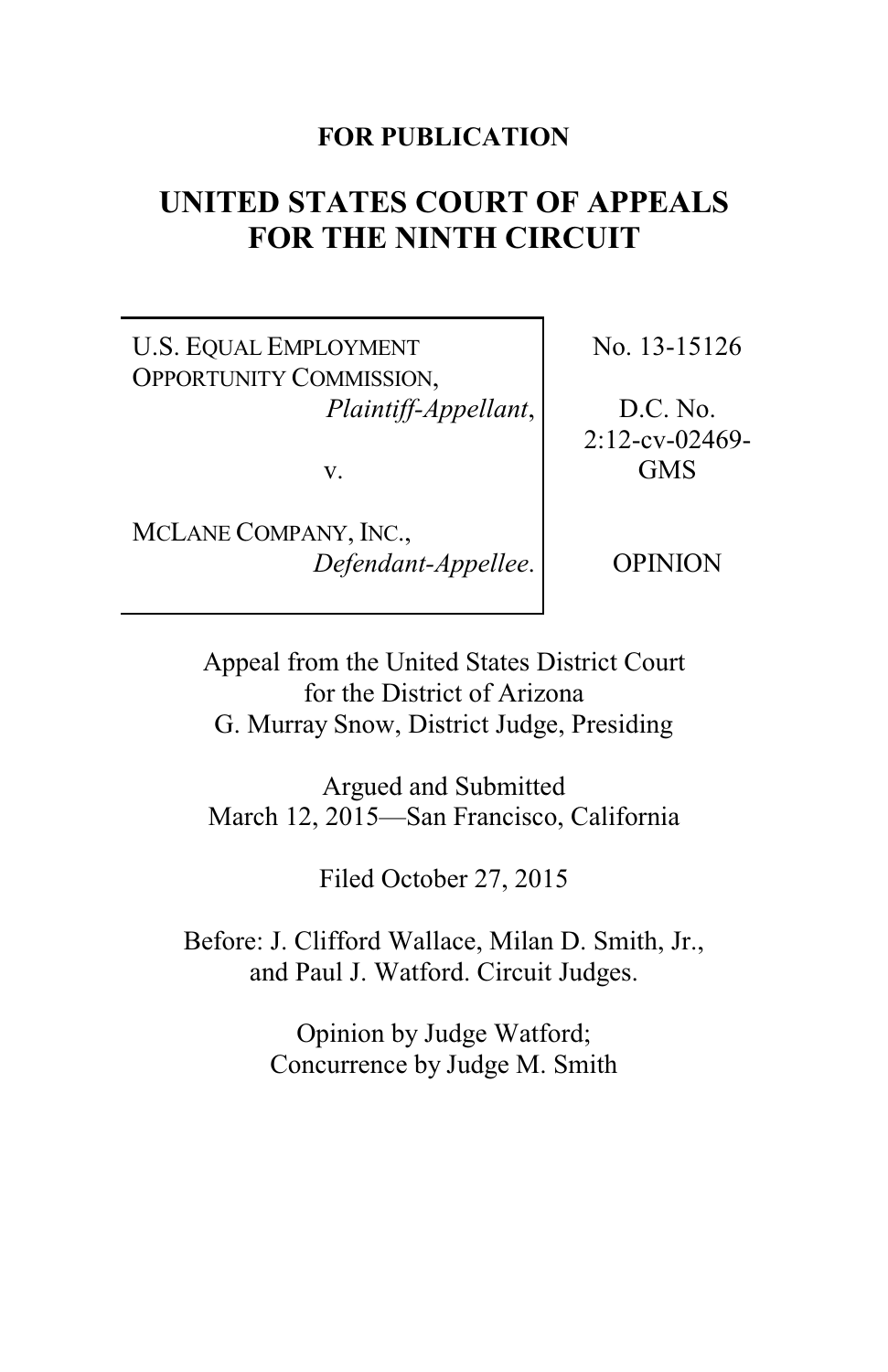# **SUMMARY\***

# **Subpoena / EEOC**

The panel reversed in part and vacated in part the district court's order that granted in part and denied in part the Equal Employment Opportunity Commission's request for enforcement of an administrative subpoena issued as part of an EEOC investigation of a sex discrimination claim.

The panel held that the district court erred in refusing to compel production of pedigree information (name, social security number, last known address, and telephone number) of other applicants and employees who took a qualifying test because the information was relevant to the EEOC's investigation. The panel vacated the district court's order denying enforcement of the subpoena's request for the reasons for termination of other employees, and remanded so that the district court could rule on whether requiring the employer to produce that information would in fact be unduly burdensome.

Judge M. Smith concurred in the majority opinion but wrote separately to discuss the employer's suggestion that it was justified in withholding its employees' Social Security numbers to protect their privacy interests. Judge M. Smith noted that the EEOC's insistence on obtaining Social Security numbers that could be used to steal an employee's identity will endanger the very employees it sought to protect.

<sup>\*</sup> This summary constitutes no part of the opinion of the court. It has been prepared by court staff for the convenience of the reader.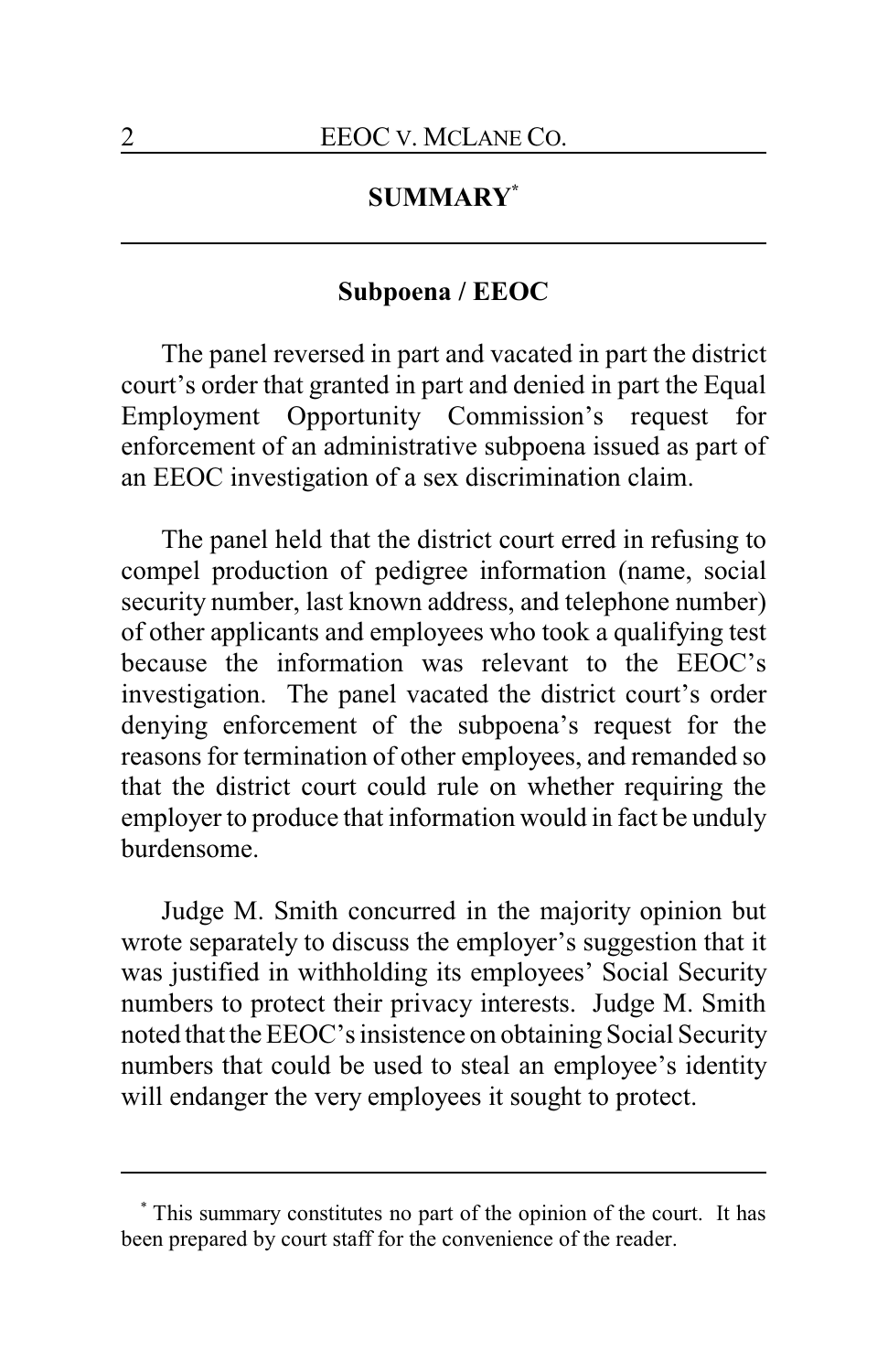### **COUNSEL**

James Tucker (argued), Attorney, P. David Lopez, General Counsel, Lorraine C. Davis, Acting Associate General Counsel, Daniel T. Vail, Acting Assistant General Counsel, U.S. Equal Employment Opportunity Commission, Washington, D.C., for Plaintiff-Appellant.

Ronald E. Manthey (argued) and Ellen L. Perlioni, Morgan, Lewis & Bockius LLP, Dallas, Texas; Joshua R. Woodard and Ashley T. Kasarjian, Snell & Wilmer L.L.P., Phoenix, Arizona, for Defendant-Appellee.

#### **OPINION**

WATFORD, Circuit Judge:

This is a subpoena enforcement action brought by the Equal EmploymentOpportunityCommission (EEOC) against McLane Company. The EEOC is investigating a charge of sex discrimination filed against McLane by one of its former employees, who was fired when she failed to pass a strength test after returning from maternity leave. The subpoena seeks information about the company's use of the test and the individuals who have been required to take it. The main issue before us is whether the district court correctly held that some of the information sought by the subpoena is not relevant to the EEOC's investigation. The court refused to enforce that portion of the subpoena, and the EEOC has appealed.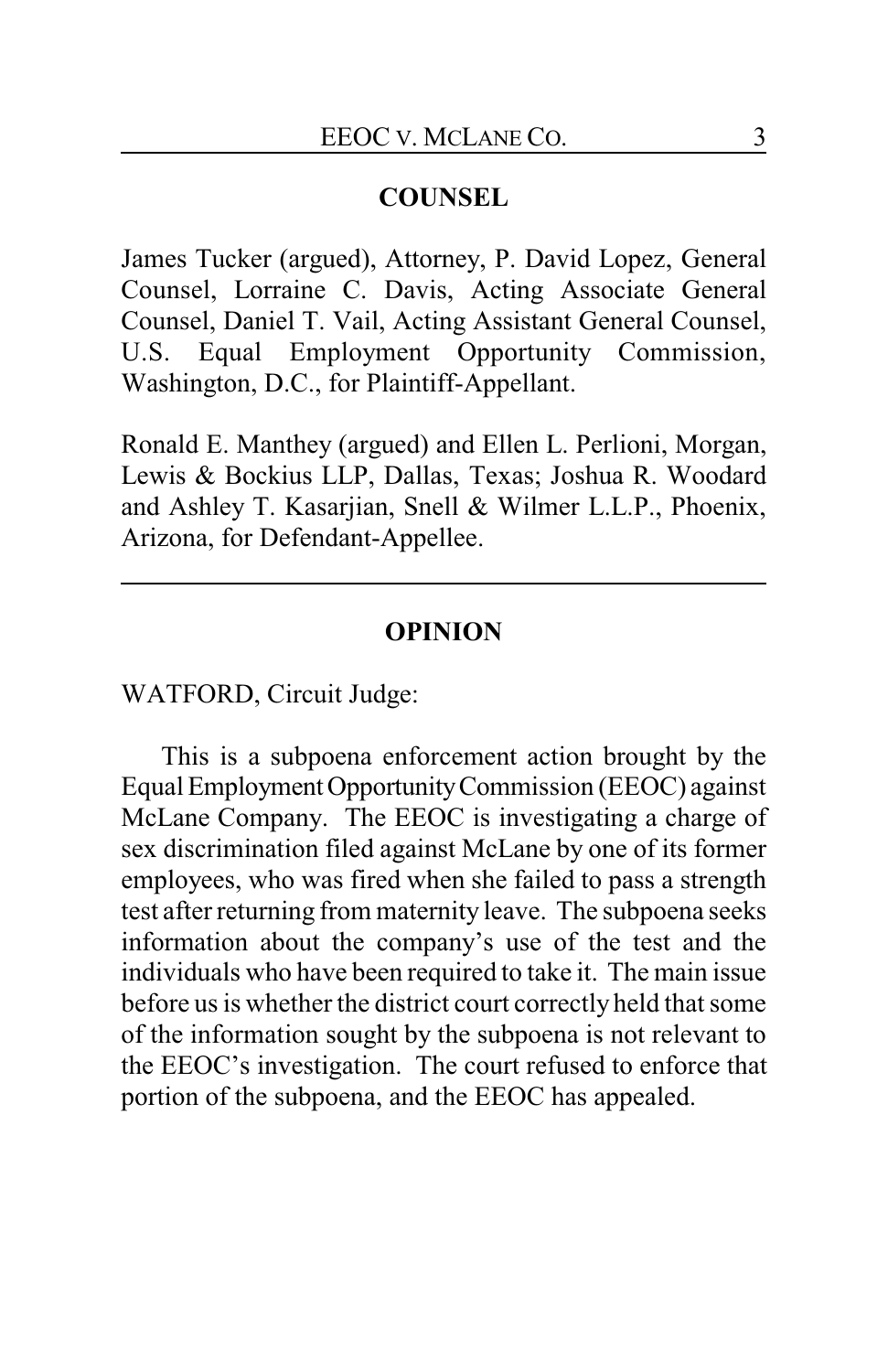#### I

In January 2008, Damiana Ochoa, a former employee of a McLane subsidiary in Arizona, filed a charge with the EEOC alleging sex discrimination (based on pregnancy) in violation of Title VII of the Civil Rights Act of 1964. Ochoa alleged that when she tried to return to work after taking maternity leave, McLane informed her that she could not resume her position as a cigarette selector—a position she had held for eight years—unless she passed a physical capability strength test. Ochoa alleged that the company requires all new employees and all employees returning to work following a medical leave to take the test. Ochoa took the test three times but failed to receive a passing score on each occasion. Based on her failure to pass the test, McLane terminated her employment.

The EEOC notified McLane of Ochoa's charge and began an investigation. During the early stages of the investigation, McLane disclosed that it uses the strength test at its facilities nationwide for all positions that are classified as physically demanding. All new applicants for such positions and employees returning to such positions from a leave longer than 30 days are required to pass the test as a condition of employment.

McLane voluntarily provided general information about the test and the individuals who had been required to take it at the Arizona subsidiary where Ochoa worked. That information included each test taker's gender, job class, reason for taking the test, and score received (pass or fail). However, McLane refused to disclose what the parties have referred to as "pedigree information" for each test taker (name, social security number, last known address, and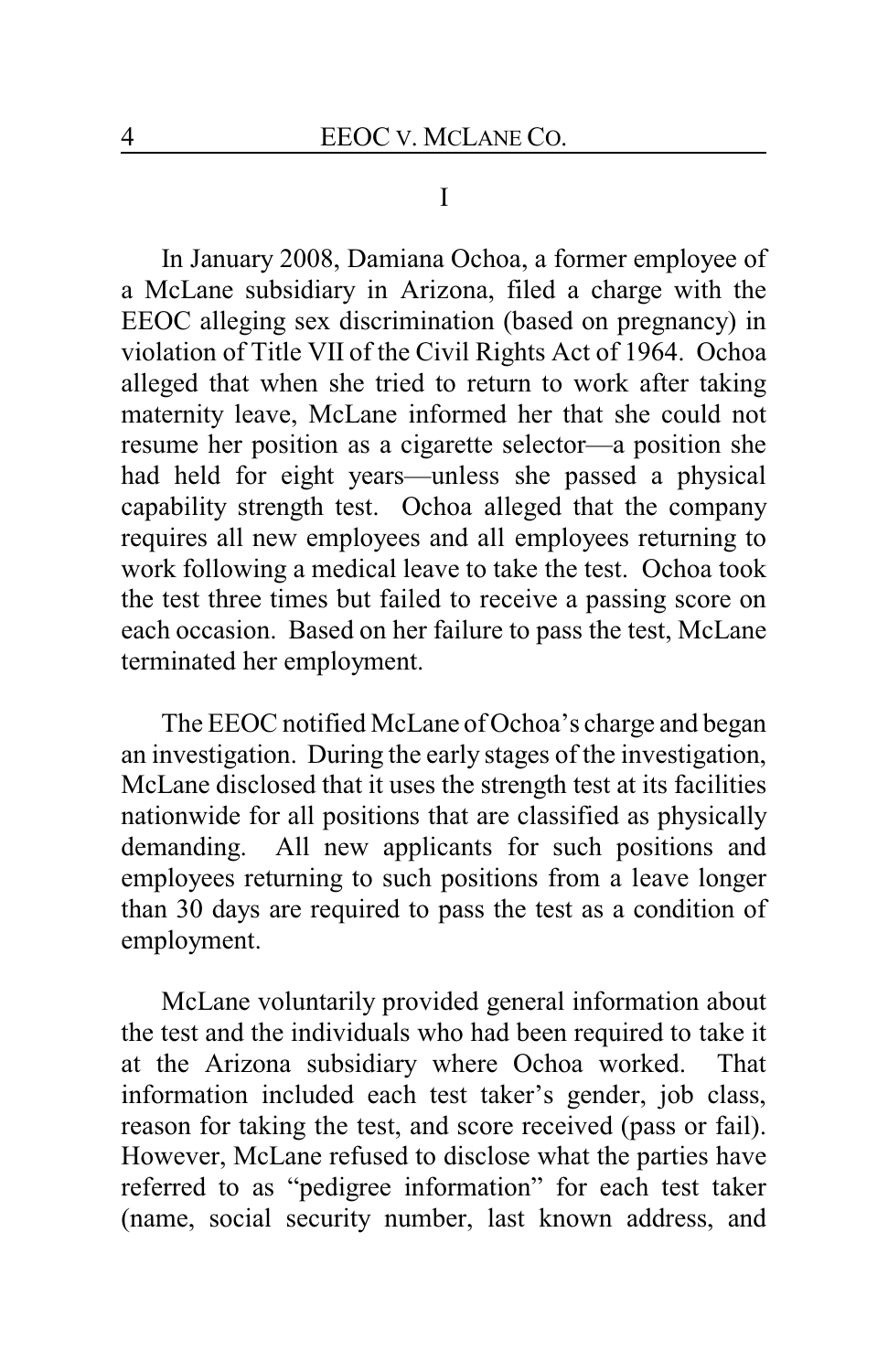telephone number). Instead of identifying the test takers by name and social security number, McLane identified them only by an "employee ID number" created solely for purposes of responding to the EEOC's investigation. McLane also refused to disclose, for those employees who had taken the test and were later terminated, when and why their employment was terminated.

The EEOC eventually expanded the scope of its investigation to include all McLane facilities nationwide within the grocery division (the division in which Ochoa worked), since all of those facilities used the same test for the same purposes. The EEOC sought the same information described above for each of the test takers at McLane's facilities nationwide. McLane ultimately provided most of that information, but it again refused to provide either pedigree information or, for those test takers who were ultimately terminated, the reasons for termination.

The EEOC then issued an administrative subpoena demanding production of the withheld information. McLane petitioned the EEOC to revoke or modify the subpoena, but the agency denied the petition. Upon McLane's continued refusal to provide the disputed information, the EEOC filed this subpoena enforcement action.

The district court granted in part and denied in part the EEOC's request for enforcement. The court required McLane to disclose the following information: the gender of each test taker, the date the test was given, the score the test taker received, the position for which the test was taken, the passing score for the position in question, and any adverse employment action imposed within 90 days of an employee's taking the test. (McLane had already provided some, but not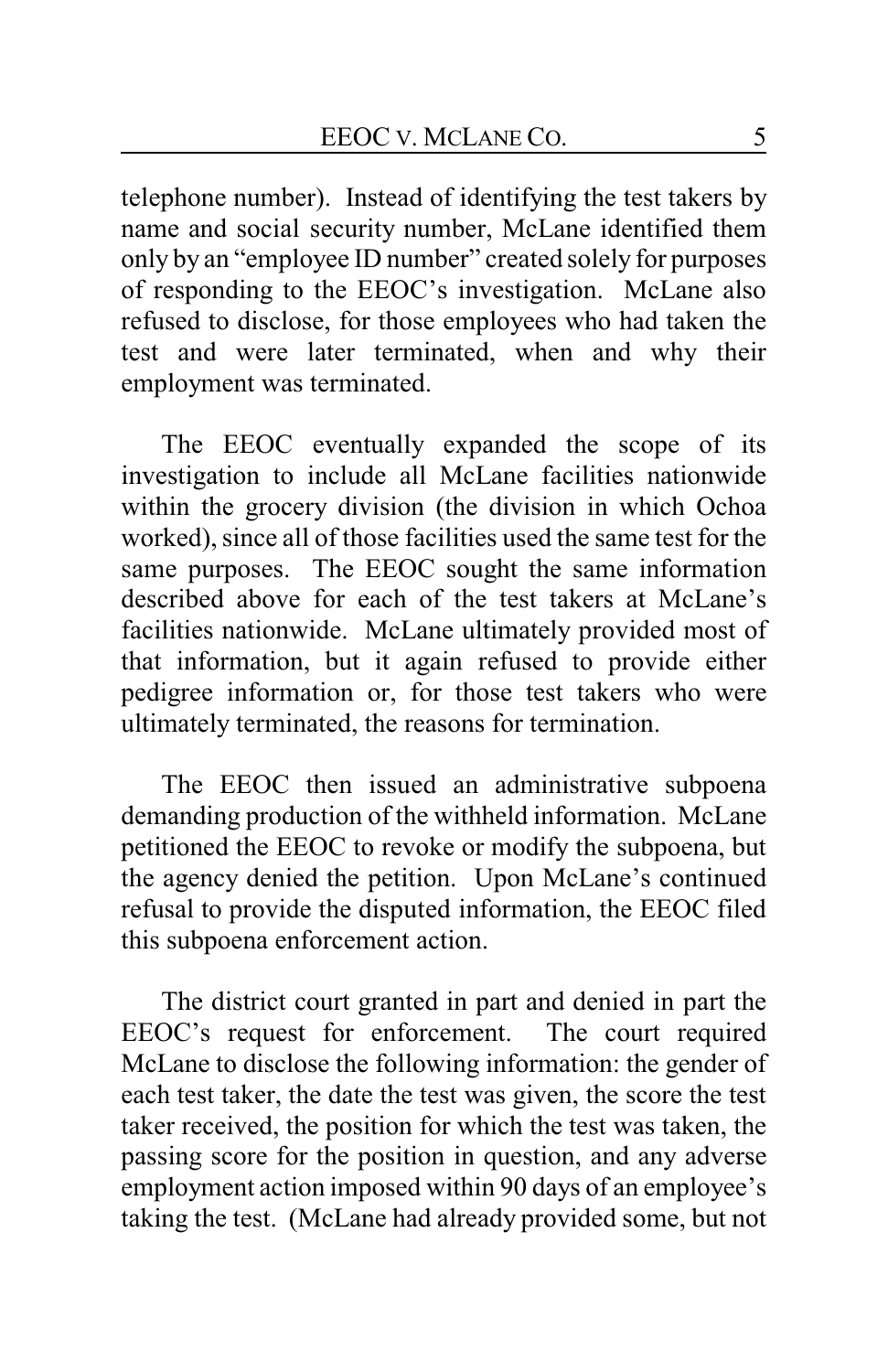all, of that information.) The court refused to enforce the subpoena to the extent it required McLane to divulge two categories of information: (1) the pedigree information for each test taker; and (2) for those employees who were terminated after taking the test, the reasons for termination. With respect to the pedigree information, the court concluded that the EEOC did not need such information to determine whether McLane had used the test to discriminate on the basis of sex. Thus, in the court's view, the information was not relevant at this stage of the EEOC's investigation. With respect to the reasons for termination, the court did not explain why it refused to require production of that information. However, in a parallel subpoena enforcement action the EEOC brought against McLane under the Age Discrimination in Employment Act (ADEA), the court had earlier ruled that providing information about whether an adverse employment action was directly triggered by taking the test (as the EEOC had requested) would be unduly burdensome. *EEOC v. McLane Co.*, 2012 WL 1132758, at \*6 (D. Ariz. Apr. 4, 2012).<sup>1</sup>

II

Title VII grants the EEOC broad power, within specified limits, to investigate potential violations of the statute. The agency's investigative authority is triggered by the filing of a charge alleging that an employer has engaged in

<sup>&</sup>lt;sup>1</sup> The EEOC has dismissed the appeal it filed in the ADEA action. And although Ochoa's charge alleged discrimination on the basis of disability under the Americans with Disabilities Act (in addition to alleging discrimination on the basis of sex), the EEOC is no longer attempting to enforce the subpoena based on the allegations of disability discrimination. We therefore focus our analysis on the Title VII charge alone.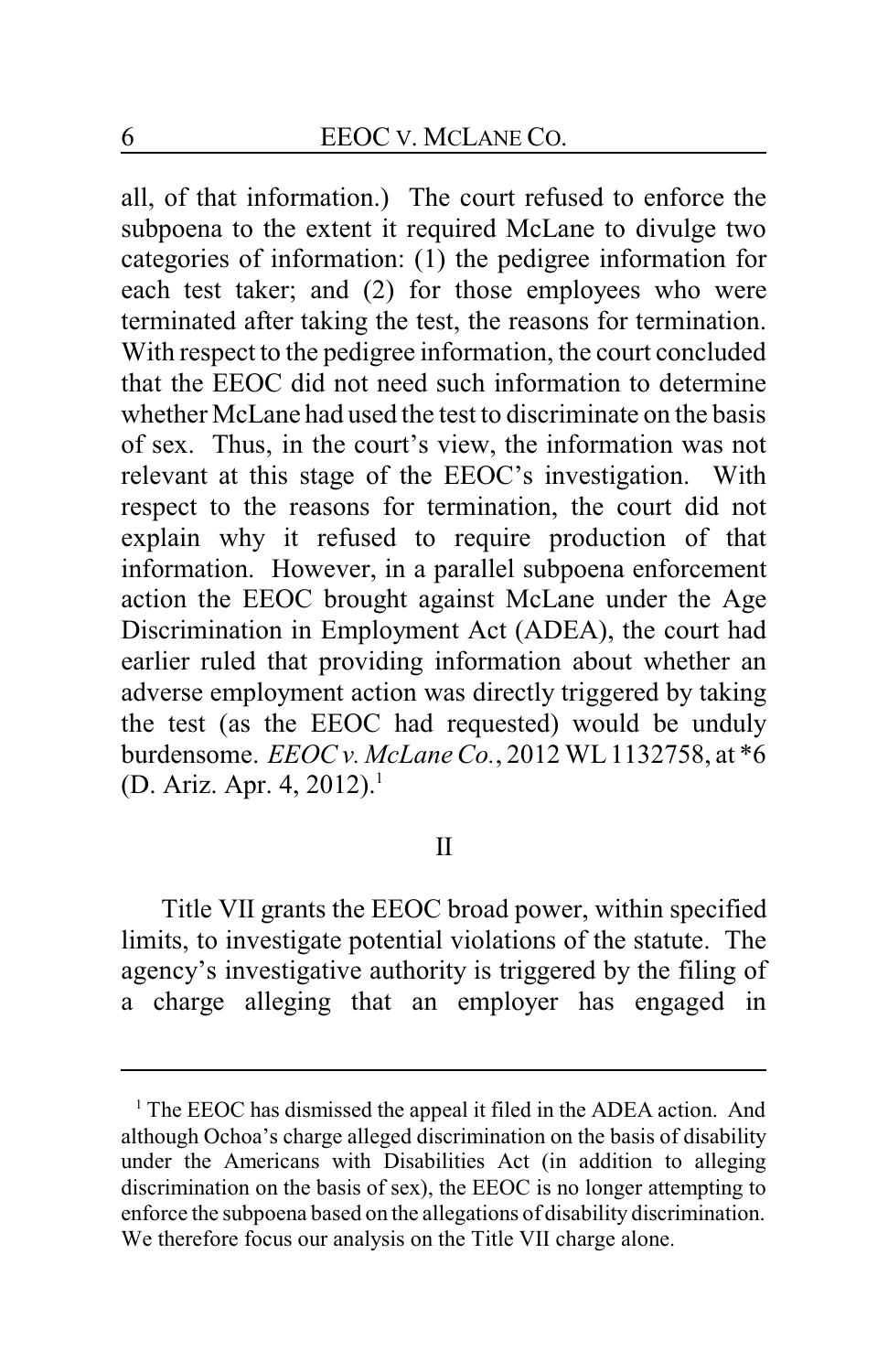employment practices made unlawful by the statute. A charge may be filed either by an EEOC Commissioner or, as in this case, by "a person claiming to be aggrieved." 42 U.S.C. § 2000e–5(b). The charge is not a formal pleading governed by the legal standards applicable to the filing of a complaint. *EEOC v. Shell Oil Co.*, 466 U.S. 54, 68 (1984). Its purpose is simply to "place the EEOC on notice that someone (either a party claiming to be aggrieved or a Commissioner) believes that an employer has violated the title." *Id.* A charge is valid if it contains "[a] clear and concise statement of the facts, including pertinent dates, constituting the alleged unlawful employment practices," although even a written statement "sufficiently precise to identify the parties, and to describe generally the action or practices complained of" will do. 29 C.F.R. § 1601.12(a)(3), (b).

Once the EEOC receives a charge, the statute states that the agency "shall make an investigation thereof." 42 U.S.C. § 2000e–5(b). The EEOC's investigative authority is limited, at least initially, to the unlawful employment practices specified in the charge. *Shell Oil*, 466 U.S. at 64. (If new facts come to light during an investigation, the EEOC may expand its scope beyond the practices specified in the original charge. *See EEOC v. General Elec. Co.*, 532 F.2d 359, 364–66 (9th Cir. 1976).) Unlike some federal agencies, which have "plenary authority to demand to see records relevant to matters within their jurisdiction," the EEOC's authority under Title VII is more constrained. *Shell Oil*, 466 U.S. at 64. The agency has the right to obtain evidence only if it relates to employment practices made unlawful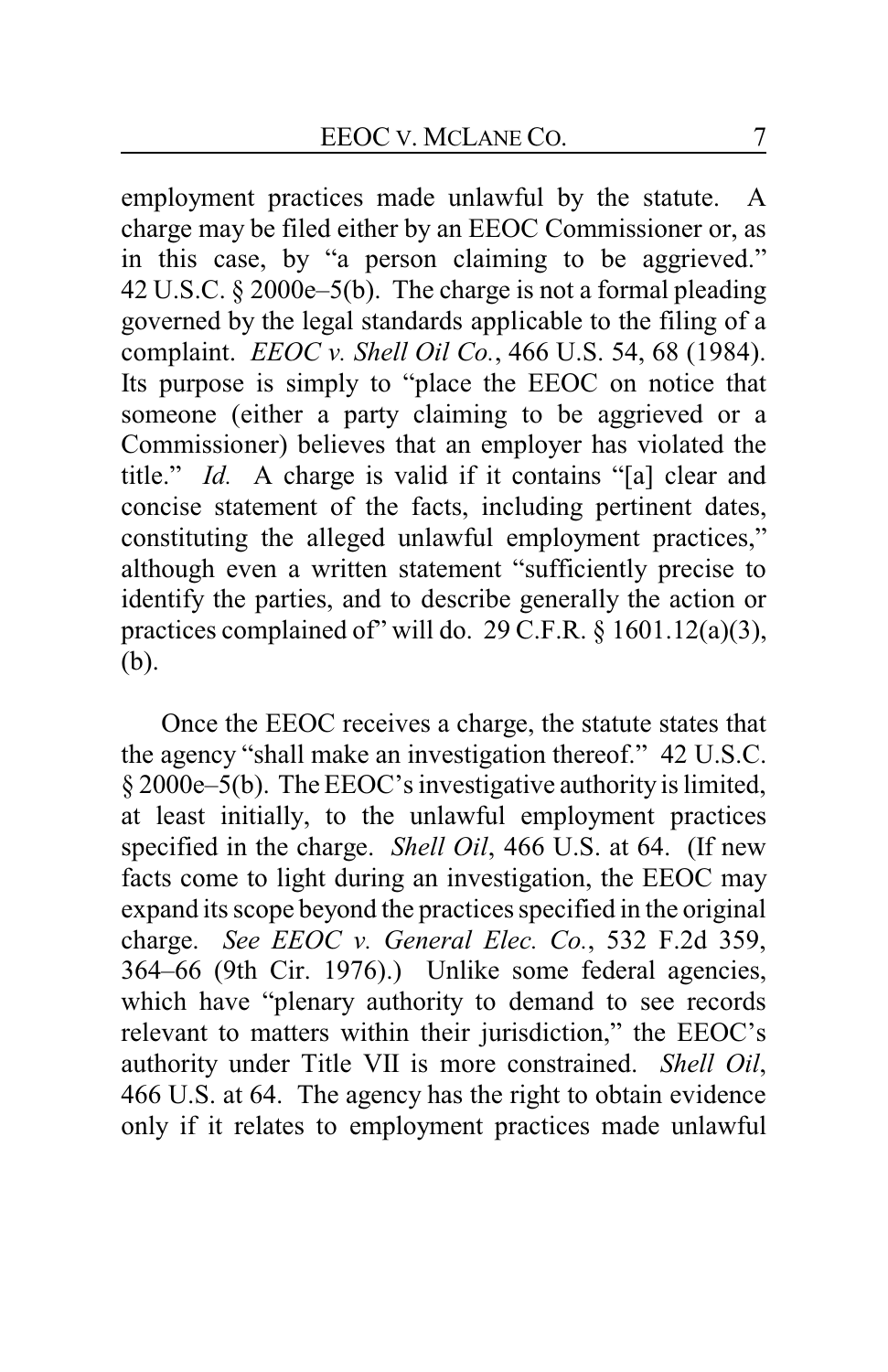under Title VII and "is relevant to the charge under investigation." 42 U.S.C.  $\S 2000e-8(a)^2$ 

When an employer refuses to comply with the EEOC's requests for information, as occurred here, the EEOC may issue an administrative subpoena and bring an enforcement action to compel compliance. 42 U.S.C. § 2000e–9 (incorporating the provisions of 29 U.S.C. § 161). The scope of judicial review in such actions is narrow. A court determines only "(1) whether Congress has granted the authority to investigate; (2) whether procedural requirements have been followed; and (3) whether the evidence is relevant and material to the investigation." *EEOC v. Children's Hosp. Med. Ctr.*, 719 F.2d 1426, 1428 (9th Cir. 1983) (en banc), *overruled on other grounds as recognized in Prudential Ins. Co. v. Lai*, 42 F.3d 1299, 1303 (9th Cir. 1994). If those conditions are met, the court must enforce the subpoena unless the objecting party shows that the subpoena is overbroad or that compliance would be unduly burdensome. *Id.* We review the district court's resolution of these issues de novo. *EEOC v. Federal Express Corp.*, 558 F.3d 842, 846 (9th Cir. 2009). $3$ 

 $2$  Section 2000e–8(a) provides: "In connection with any investigation of a charge filed under section 2000e–5 of this title, the Commission or its designated representative shall at all reasonable times have access to, for the purposes of examination, and the right to copy any evidence of any person being investigated or proceeded against that relates to unlawful employment practices covered by this subchapter and is relevant to the charge under investigation."

<sup>3</sup> Why we review questions of relevance and undue burden de novo is unclear. In a similar but related context—issuance of a protective order restricting the scope of an administrative subpoena—we have said that review is for abuse of discretion. *See McLaughlin v. Service Employees Union, AFL-CIO, Local 280*, 880 F.2d 170, 174 (9th Cir. 1989). Other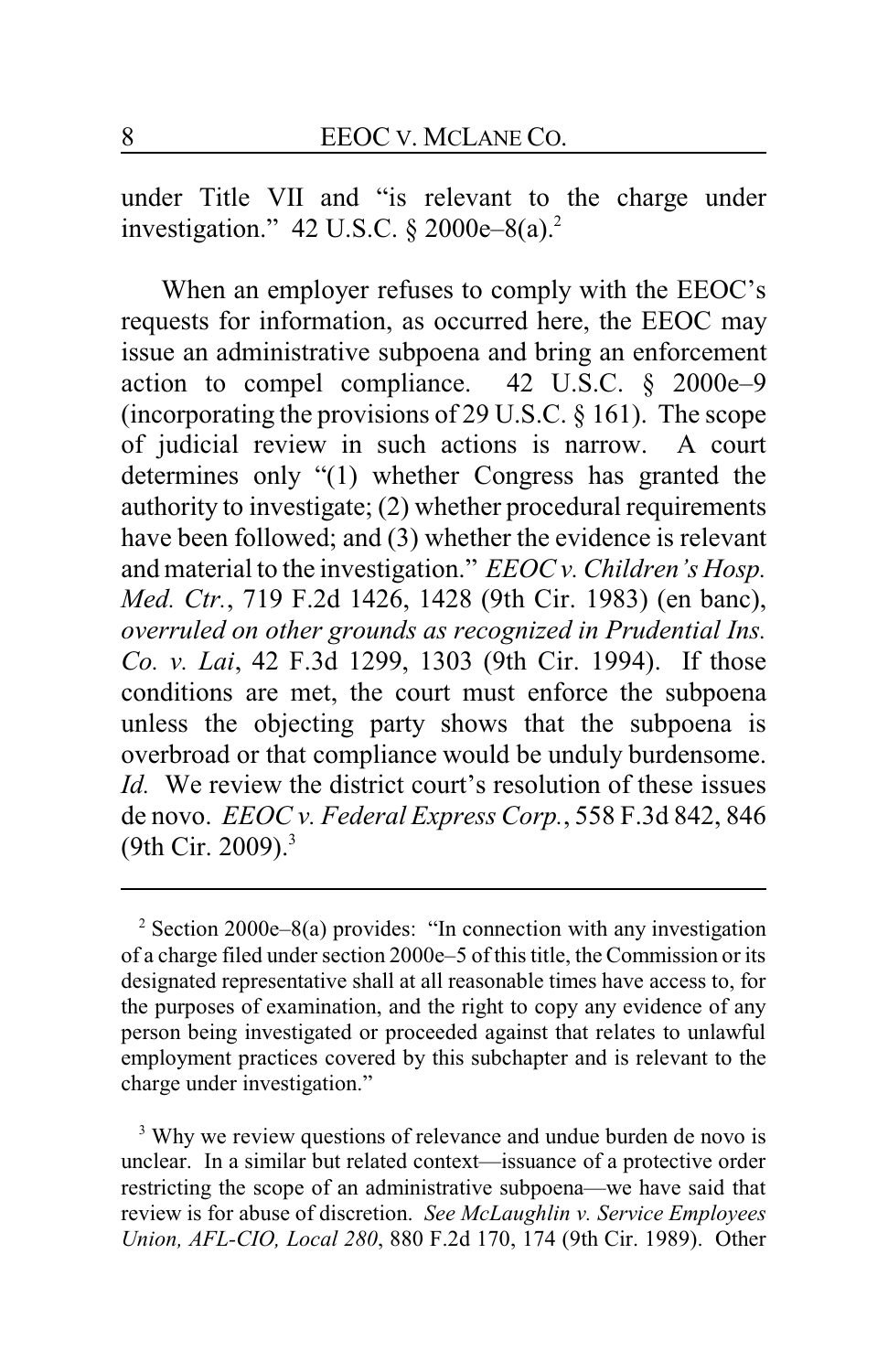#### III

With that background in mind, we turn to the specifics of the dispute before us. McLane does not contest that the EEOC has followed the proper procedural requirements. Nor can it seriously contest that the subpoena relates to a matter within the EEOC's investigative authority, since Ochoa's charge alleges discrimination in employment on the basis of sex. *See* 42 U.S.C. § 2000e–2(a)(1). (Title VII defines discrimination on the basis of pregnancy as a form of sex discrimination. 42 U.S.C.  $\S$  2000 $e(k)$ .) With respect to the test-taker pedigree information, McLane contests whether that information is "relevant to the charge under investigation." 42 U.S.C. § 2000e–8(a). With respect to the reasons for termination, McLane contends that producing such information would be unduly burdensome.

#### A

We begin with the district court's refusal to compel production of the pedigree information, which the court held is not relevant at this stage of the EEOC's investigation.

The relevancy limitation imposed by  $\S 2000e-8(a)$  "is not especially constraining." *Shell Oil*, 466 U.S. at 68. The question is not whether the evidence sought would tend to

circuits also appear to review issues related to enforcement of administrative subpoenas for abuse of discretion. *See, e.g.*, *EEOC v. Kronos Inc.*, 620 F.3d 287, 295 (3d Cir. 2010); *EEOC v. United Air Lines, Inc.*, 287 F.3d 643, 649, 654 n.6 (7th Cir. 2002). Nonetheless, the de novo standard of review is now firmly entrenched in our case law. *See, e.g.*, *United States v. Golden Valley Electric Ass'n*, 689 F.3d 1108, 1111 (9th Cir. 2012); *NLRB v. North Bay Plumbing, Inc.*, 102 F.3d 1005, 1007 (9th Cir. 1996).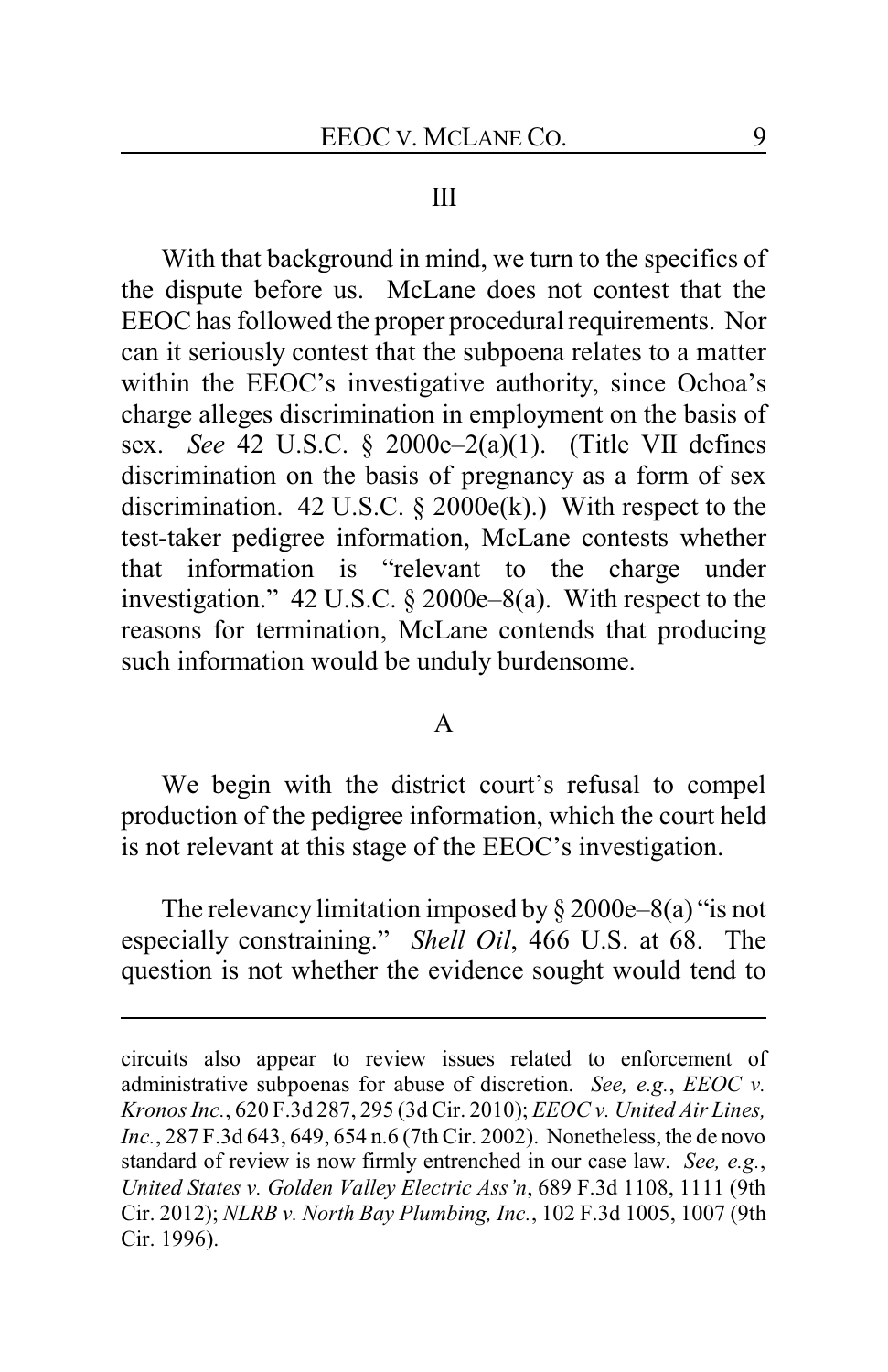*prove* a charge of unlawful discrimination. At the investigative stage, the EEOC is trying to determine only whether "reasonable cause" exists "to believe that the charge is true." 42 U.S.C. § 2000e–5(b). So the relevance standard in this context sweeps more broadly than it would at trial. It encompasses "virtually any material that might cast light on the allegations against the employer." *Shell Oil*, 466 U.S. at 68–69.

Under this standard, we think the pedigree information is relevant to the EEOC's investigation. Ochoa's charge alleges that McLane's use of the strength test discriminates on the basis of sex. To decide whether there is any truth to that allegation, the EEOC can of course speak to Ochoa about her experience with taking the test. But the EEOC also wants to contact other McLane employees and applicants for employment who have taken the test to learn more about their experiences. Speaking with those individuals might cast light on the allegations against McLane—whether positively or negatively. To take but one example, the EEOC might learn through such conversations that other female employees have been subjected to adverse employment actions after failing the test when similarly situated male employees have not. Or it might learn the opposite. Either way, the EEOC will be better able to assess whether use of the test has resulted in a "pattern or practice" of disparate treatment. To pursue that path, however, the EEOC first needs to learn the test takers' identities and contact information, which is enough to render the pedigree information relevant to the EEOC's investigation. The district court erred by refusing to enforce the subpoena's request for production of that information.

McLane raises a series of arguments resisting this conclusion, but all of them lack merit. First, McLane asserts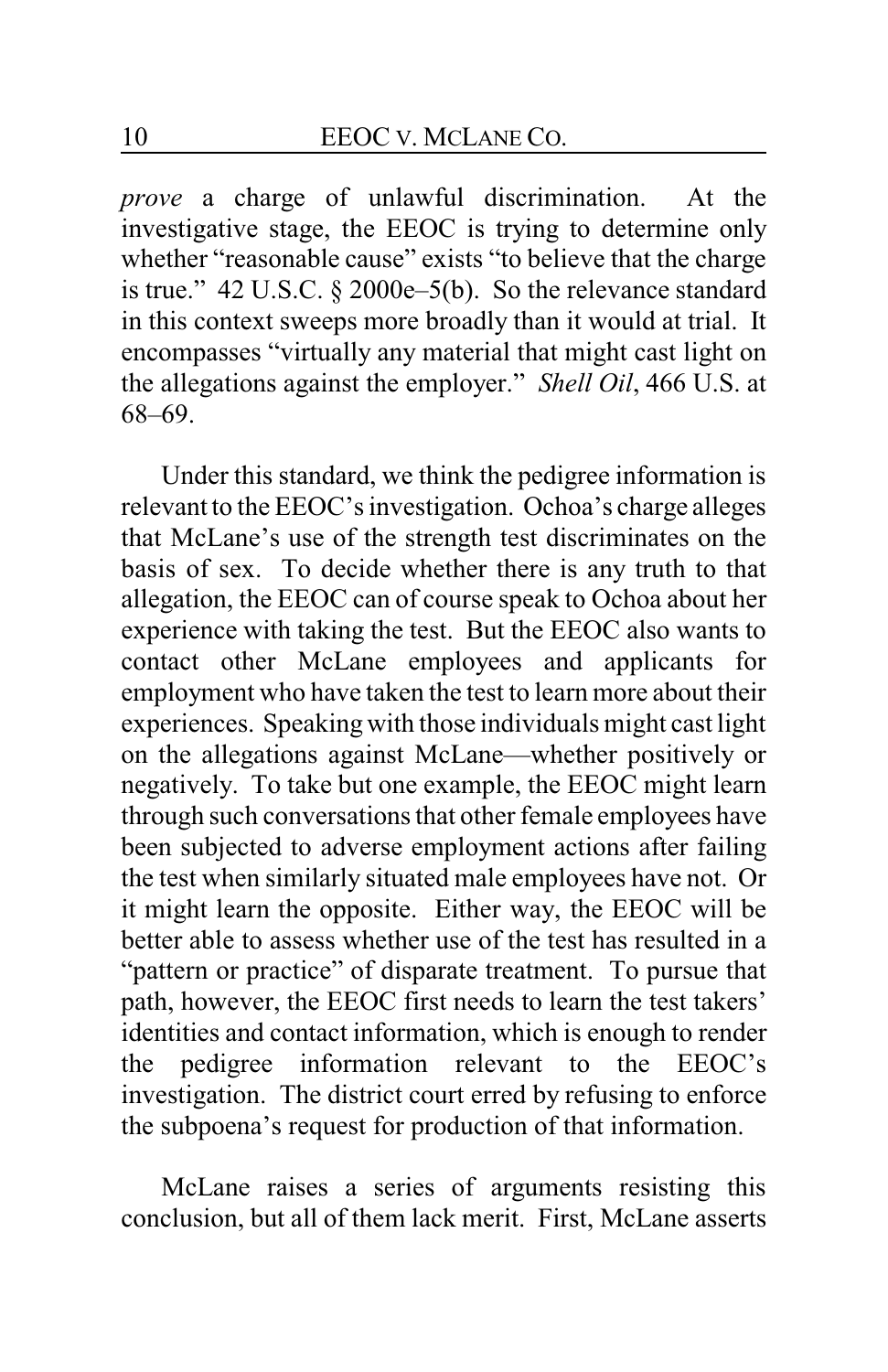that Ochoa's charge alleges only a *disparate impact* claim, not a pattern-or-practice *disparate treatment* claim. That assertion is wrong. Ochoa's charge does not allege discrimination based on any particular legal theory, and it did not need to do so. *See EEOC v. Kronos Inc.*, 620 F.3d 287, 300 (3d Cir. 2010). A charge is valid if it is sufficiently precise "to describe generally the action or practices complained of." 29 C.F.R. § 1601.12(b). Ochoa's charge did that by describing McLane's practice of precluding employees who have taken maternity leave from returning to work unless they pass a strength test, which she could not do despite three attempts. Ochoa's charge is framed in terms general enough to support either a disparate impact or a disparate treatment theory. *See Kronos*, 620 F.3d at 300. As the Third Circuit put it in *Kronos*, "it is up to the EEOC, not [Ochoa], to investigate whether and under what legal theories discrimination might have occurred." *Id.*

Second, McLane contends that, given all of the other information it has produced, the EEOC cannot show that production of the pedigree information is "necessary" to complete its investigation. But the governing standard is not "necessity"; it is relevance. If the EEOC establishes that the evidence it seeks is relevant to the charge under investigation, we have no warrant to decide whether the EEOC could conduct the investigation just as well without it. The EEOC does not have to show a "particularized necessity of access, beyond a showing of mere relevance," to obtain evidence. *University of Pennsylvania v. EEOC*, 493 U.S. 182, 188 (1990). Congress has not left it to employers accused of discrimination to decide what evidence may be necessary for the EEOC to complete its investigation. *Id.* at 193.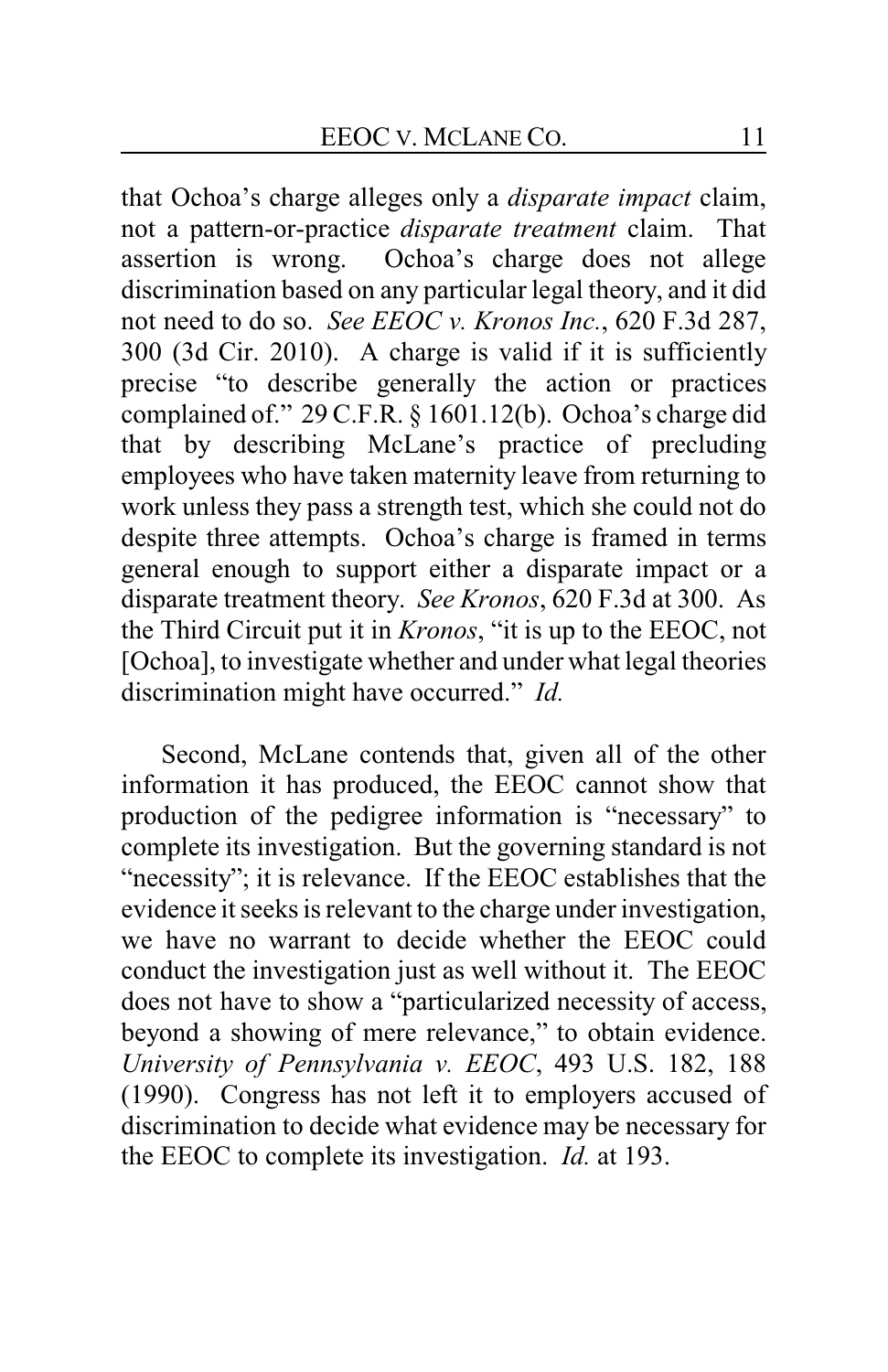For similar reasons, the district court erred when it held that pedigree information is irrelevant "at this stage" of the investigation. The court reasoned that the evidence McLane has already produced "will enable the E.E.O.C. to determine whether the [strength test] systematically discriminates on the basis of gender." The court suggested that if the EEOC's analysis of that evidence reveals systemic discrimination, the pedigree information might become relevant and obtaining that information might then be "necessary." The EEOC argues that the district court improperly required it to substantiate the allegation of systemic discrimination before it could obtain access to relevant evidence. We doubt that is what the district court meant, as the Supreme Court has made plain that courts may not condition enforcement of EEOC administrative subpoenas on a threshold evidentiary showing that the allegations under investigation have merit. *Shell Oil*, 466 U.S. at 71–72 & n.26. Rather, the district court appeared to conclude that the EEOC did not really need pedigree information to make a preliminary determination as to whether use of the strength test has resulted in systemic discrimination. As we have explained, however, that line of reasoning is invalid: The EEOC's need for the evidence—or lack thereof—simply does not factor into the relevance determination. Because the pedigree information meets the broad standard for relevance, the EEOC is entitled to obtain that information now. (McLane does not contend that production of the information poses any kind of undue burden.)

Finally, McLane contends that the pedigree information is not relevant because Ochoa's charge alleges only a "neutrally applied" strength test, which by definition cannot give rise to disparate treatment, systemic or otherwise. McLane's argument misconstrues the charge. Ochoa alleges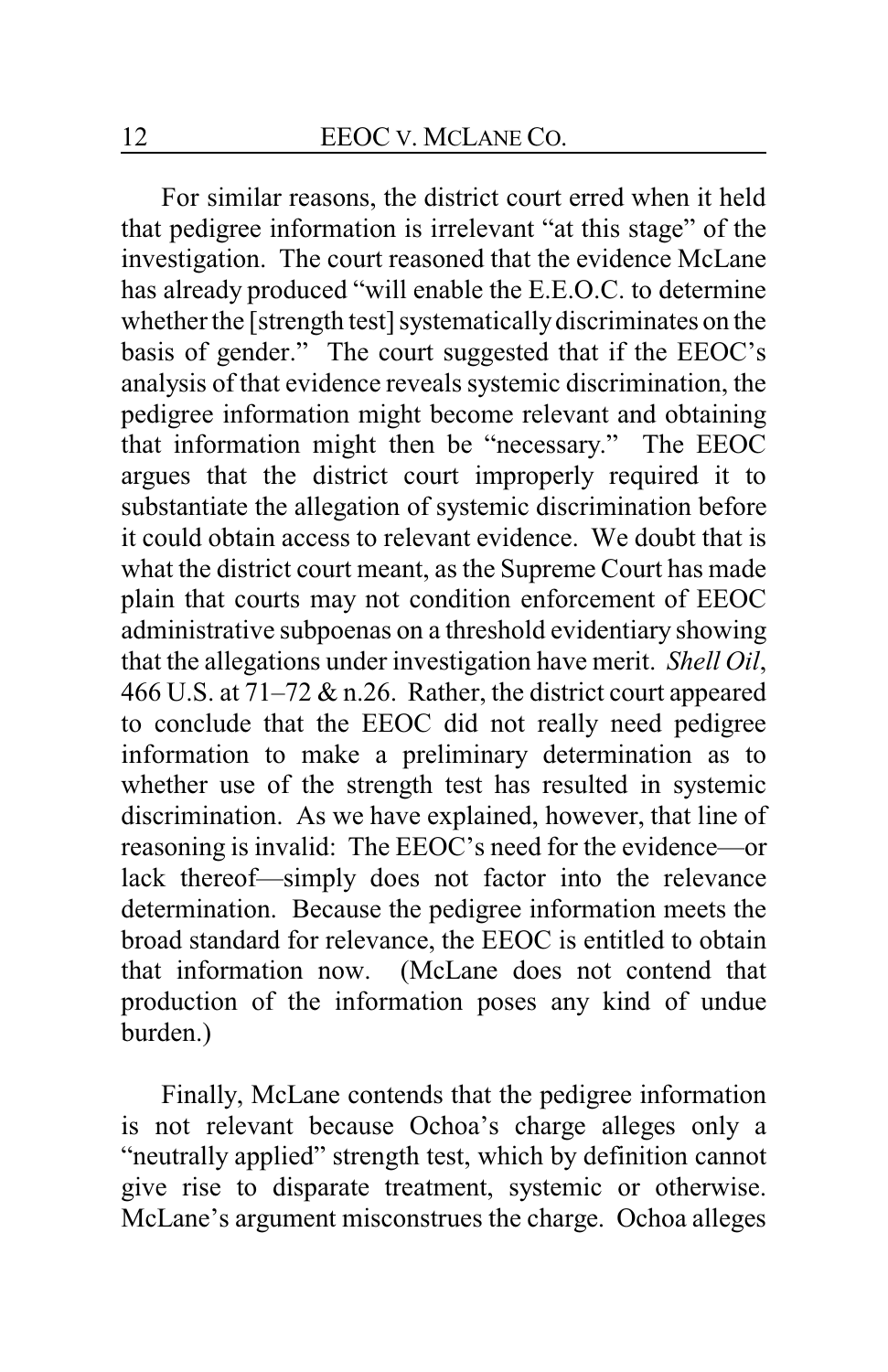that McLane requires all employees returning from medical leave to take the strength test before they can return to work, but she does not allege that the test is neutrally *applied*. (She alleges just the opposite—that the test was discriminatorily applied as to her.) Even though McLane requires everyone to take the test, the test could still be applied in a discriminatory manner—if, for example, the company were to routinely excuse the failure of male employees to pass the test but grant no such exemptions to similarly situated female employees. The very purpose of the EEOC's investigation is to determine *whether* the test is being neutrally applied; the EEOC does not have to take McLane's word for it on that score. *See Merritt v. Old Dominion Freight Line, Inc.*, 601 F.3d 289, 296–99 (4th Cir. 2010).

One additional note is in order regarding the EEOC's request for social security numbers. The EEOC seeks that information so that it can accurately identify individual test takers in the data sets it has received from McLane. As explained above, other employees' experiences might cast light on the allegations against McLane, whether by substantiating them or showing them to be unfounded. Information that helps the EEOC determine whom to contact to learn more about McLane's use of the test is therefore relevant to the investigation. McLane contends that the employee ID numbers should suffice for these purposes, but that is not McLane's call to make. Furthermore, McLane does not assert any undue burden associated with producing this information, nor could it, for the original data sets contain employee social security numbers. If anything, McLane has imposed an extra burden on itself by removing that information from the data sets before producing them to the EEOC.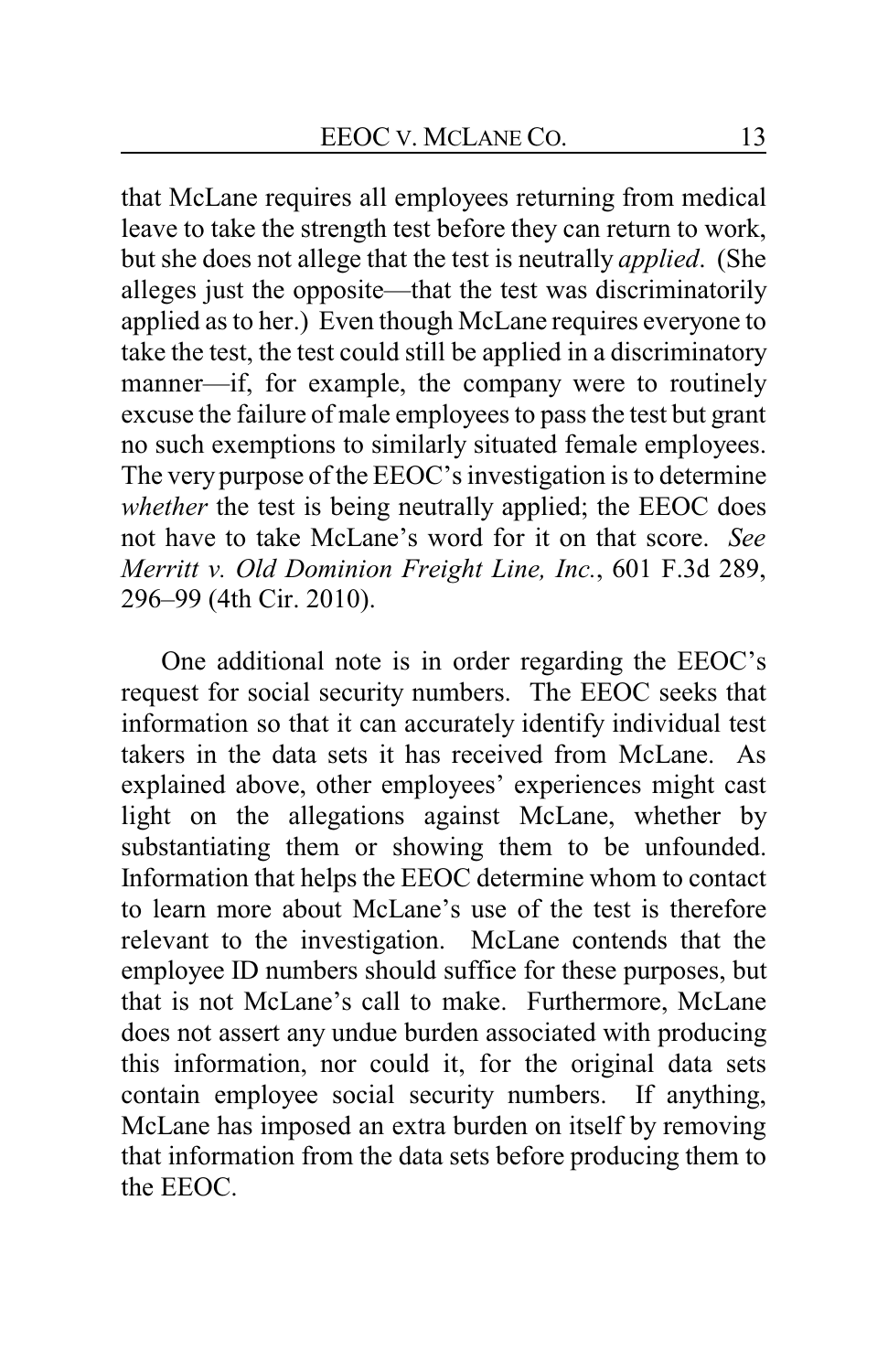McLane suggests in a footnote that it is simply attempting to protect its employees' privacy interests by withholding their social security numbers, but the Supreme Court has already rejected an analogous argument. *See University of Pennsylvania*, 493 U.S. at 192–93. Congress has struck the balance between granting the EEOC access to relevant evidence and protecting confidentiality interests by imposing strict limitations on the public disclosure of information produced during the course of an EEOC investigation. *Id.*; *see* 42 U.S.C. § 2000e–8(e). McLane's dissatisfaction with that balance does not entitle it to withhold information relevant to a charge of discrimination.

#### B

That leaves the second category of information in dispute: the reasons for termination. The district court provided no explanation for refusing to require production of this information. It is clearly relevant to the EEOC's investigation; McLane does not argue otherwise. McLane nonetheless attempts to defend the district court's ruling on the ground that producing this information would pose an undue burden. McLane prevailed on this argument in the parallel subpoena enforcement action in the ADEA case, but the EEOC's request there was more onerous than the one at issue here. In the ADEA action, the EEOC sought information for employees whose dismissal was triggered by failure to pass the test, but McLane represented that its human resources database did not capture such "triggering" information and that it was not otherwise readily available. *McLane Co.*, 2012 WL 1132758, at \*6. Here, the EEOC is not seeking such "triggering" information; it requests instead McLane's reasons for terminating employees who had previously taken the test, regardless of any linkage between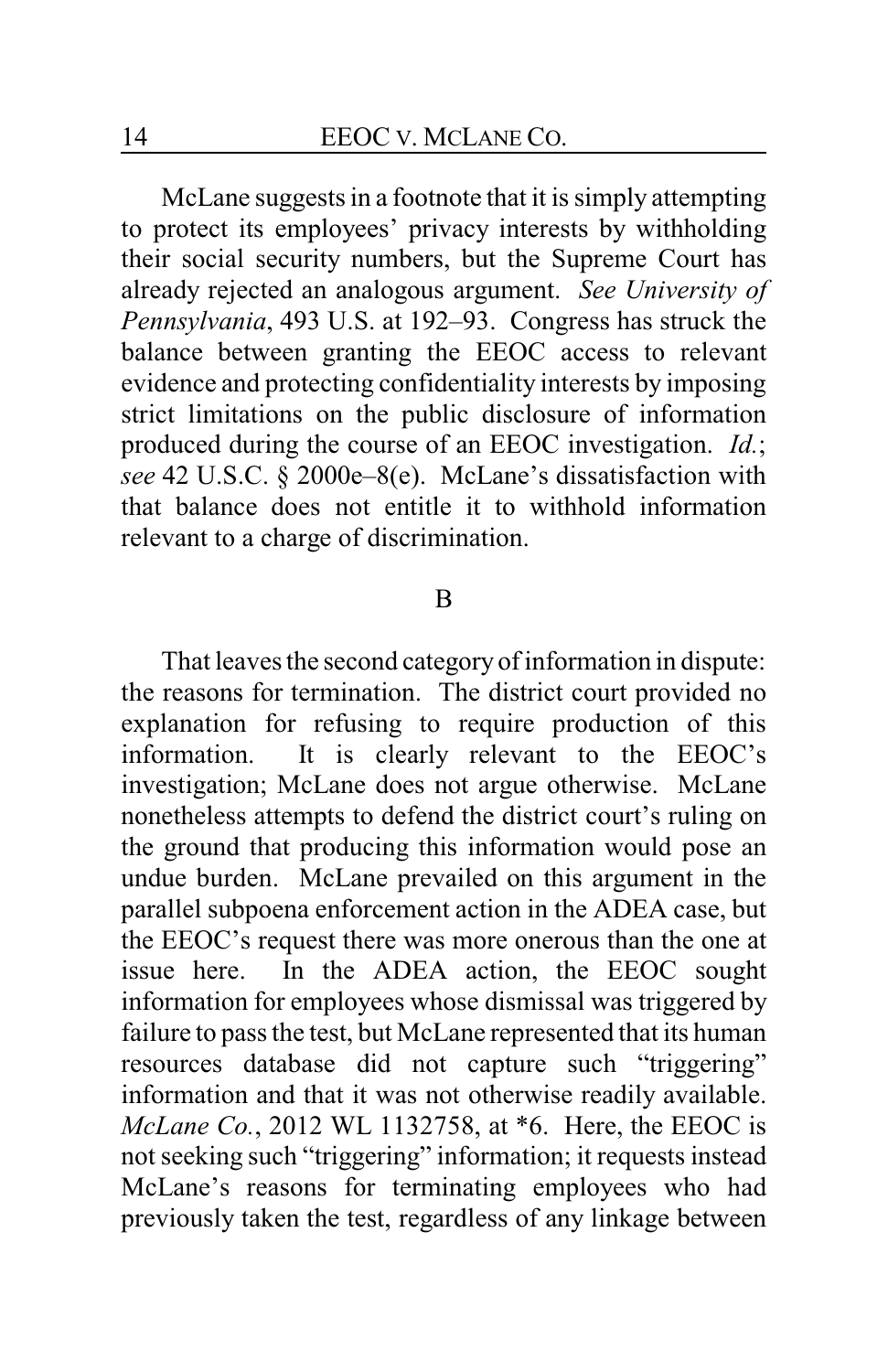the two. Because the issue raised in this action is not the same as the issue raised in the ADEA action, the EEOC is not precluded from litigating the undue burden issue here. *See Hydranautics v. FilmTec Corp.*, 204 F.3d 880, 885 (9th Cir. 2000).

We do not think it would be prudent for us to address the undue burden issue in the first instance. We therefore vacate the district court's order denying enforcement of the subpoena's request for the reasons for termination, and remand so that the district court can rule on whether requiring McLane to produce that information would in fact be unduly burdensome.

# **REVERSED in part, VACATED in part, and REMANDED.**

### M. SMITH, Circuit Judge, concurring:

I concur in the majority opinion. I write separately to discuss McLane's suggestion that it was justified in withholding its employees' Social Security Numbers to protect their privacy interests. The majority opinion rejects that argument, following *University of Pennsylvania v. EEOC*, 493 U.S. 182 (1990). It bears noting, however, that *University of Pennsylvania* predates the rash of "data breach" incidents that plague a world interconnected by computers.

Of particular relevance is the United States government's dismal performance in protecting even its own employees' sensitive data. *See, e.g.*, Office of Personnel Management Cybersecurity Resource Center, Cybersecurity Incidents,